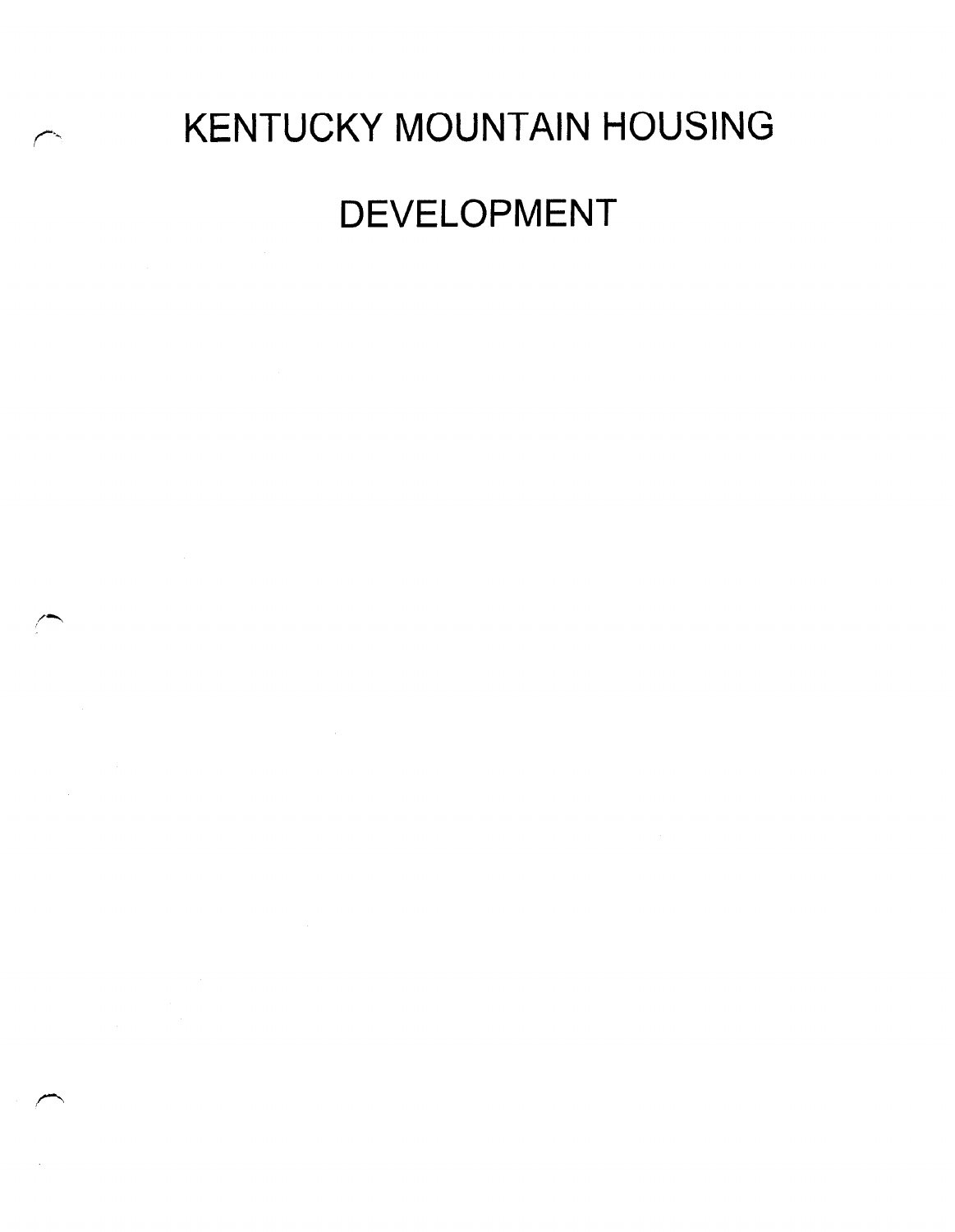|               | P.S.C. Ky. No.                                                                  |
|---------------|---------------------------------------------------------------------------------|
|               |                                                                                 |
|               | Cancels P.S.C. Ky. No.                                                          |
|               |                                                                                 |
|               |                                                                                 |
|               |                                                                                 |
|               |                                                                                 |
|               | Kentucky Mountain Housing Development Corporation, Inc.<br>(Utility)            |
|               |                                                                                 |
|               | OF                                                                              |
|               | Manchester                                                                      |
|               | (City)                                                                          |
|               | RATES, RULES AND REGULATIONS FOR FURNISHING                                     |
|               |                                                                                 |
|               | SEWER SERVICE                                                                   |
|               | <b>AT</b>                                                                       |
|               | Laurel Heights Sub-Division of Clay County                                      |
|               | (Location)                                                                      |
|               |                                                                                 |
|               |                                                                                 |
|               |                                                                                 |
|               | FILED WITH PUBLIC SERVICE COMMISSION OF                                         |
|               | <b>KENTUCKY</b>                                                                 |
|               |                                                                                 |
|               |                                                                                 |
| <b>ISSUED</b> | March 30<br>$-19^{93}$<br>EFFECTIVE April 30 , 19 93                            |
|               |                                                                                 |
|               | Kentucky Mountain<br> Inc                                                       |
|               | ISSUED BY Housing Dev. Corp.,<br>(Name of Utility)<br>PUBLIC SERVICE COMMISSION |
|               | OF KENTUCKY<br>BY                                                               |
|               | <b>EFFECTIVE</b><br><b>Signatures</b>                                           |
|               | Executive Director<br>APR 30 1993                                               |
|               |                                                                                 |
|               | PURSUANT TO 807 KAR 5:011.<br><b>SECTION 9 (1)</b>                              |
|               |                                                                                 |
|               | BY:<br>PUBLIC SERVICE COMMISSION MANAGEP                                        |

 $\sim$ 

 $\hat{\boldsymbol{\beta}}$ 

 $\mathcal{L}_{\text{max}}$  ,  $\mathcal{L}_{\text{max}}$ 

 $\sqrt{2}$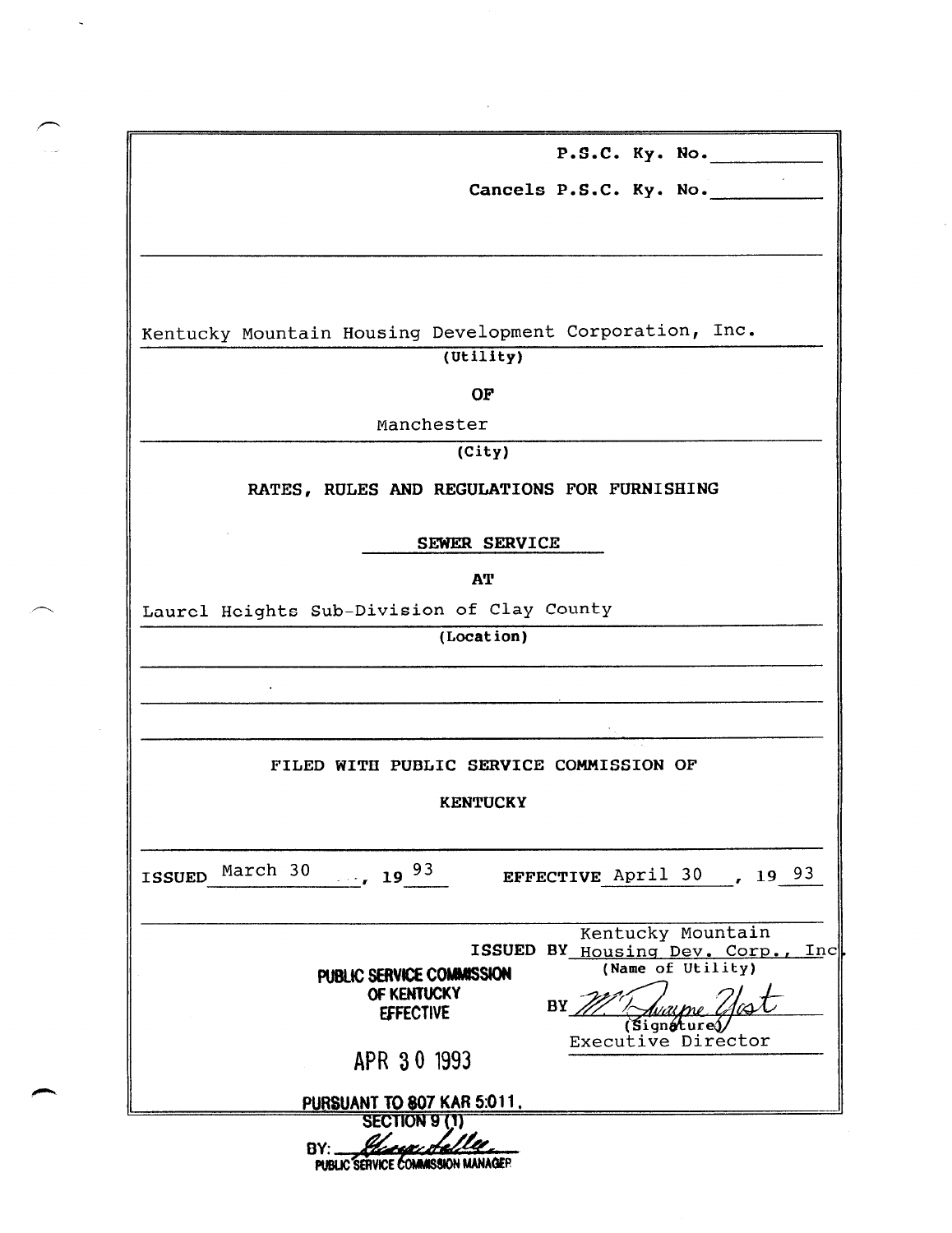|  |  |  | Form for filing Rate Schedules |  |
|--|--|--|--------------------------------|--|
|--|--|--|--------------------------------|--|

 $\leftarrow$ 

For Laurel Heights Sub-Divis Community, Town or Ci P.S.C. NO.

|  | Kentucky Mountain Housing     |  |  |  |
|--|-------------------------------|--|--|--|
|  | Development Corporation, Inc. |  |  |  |
|  | Name of Issuing Corporation   |  |  |  |

| 17. J. U. - 190.      |  |  |  |
|-----------------------|--|--|--|
| Original SHEET NO. 1  |  |  |  |
| CANCELLING P.S.C. NO. |  |  |  |

SHEET NO.

# CLASSIFICATION OF SERVICE

|                                                                                                                              |                                                              | RATE<br>PER UNIT |
|------------------------------------------------------------------------------------------------------------------------------|--------------------------------------------------------------|------------------|
|                                                                                                                              |                                                              |                  |
| RESIDENTIAL CONSUMERS                                                                                                        |                                                              |                  |
| Single family residential unit                                                                                               |                                                              | \$11.98          |
| Rate based on average consumption.                                                                                           |                                                              |                  |
|                                                                                                                              |                                                              |                  |
|                                                                                                                              |                                                              |                  |
|                                                                                                                              |                                                              |                  |
|                                                                                                                              | PUBLIC SERVICE COMMISSION<br>OF KENTUGKY<br><b>EFFECTIVE</b> |                  |
|                                                                                                                              | $APR - 1884$                                                 |                  |
| $4\pi$                                                                                                                       | PURSUANT TO OUT KAR 5:011.<br>SECTION $9(1)$<br>BY<br>A am   |                  |
|                                                                                                                              |                                                              |                  |
|                                                                                                                              |                                                              |                  |
|                                                                                                                              |                                                              |                  |
| ů                                                                                                                            |                                                              |                  |
| DATE OF ISSUE April 16, 1984                                                                                                 | DATE EFFECTIVE February 24, 1984                             |                  |
| ISSUED BY                                                                                                                    | TITLE Executive Director                                     |                  |
| jaiin<br>Name<br>of Officer                                                                                                  | Kentucky Mountain Housing<br>Development Corporation, Inc.   |                  |
| Issued by authority of an Order of the Public Service Commission of Kentucky in Case No. $8822$ dated February $24$ , $1984$ |                                                              |                  |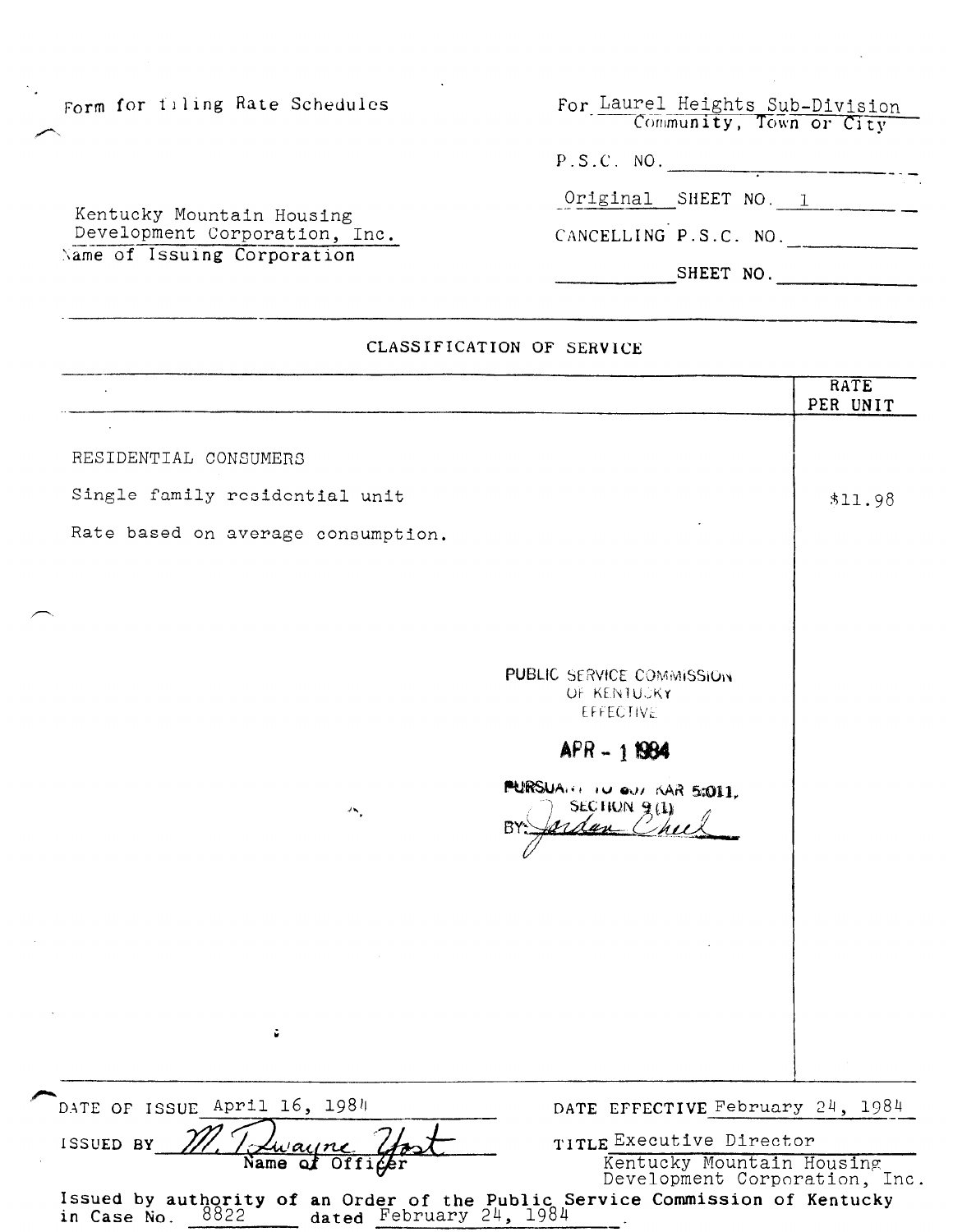|                                                      | FOR Laurel Heights Sub-Division |  |  |  |
|------------------------------------------------------|---------------------------------|--|--|--|
|                                                      | P.S.C. KY. NO.                  |  |  |  |
| Tentucky Mountain Housing<br>Development Corp., Inc. | Original<br>SHEET NO.           |  |  |  |
|                                                      | CANCELLING P.S.C. KY NO.        |  |  |  |
| (Utility)                                            | SHEET NO.                       |  |  |  |

### RULES AND REGULATIONS

This schedule of Rules and Regulations governs the furnishing of sewage service by Internative referred to as the Utility and applies  $\theta$ to all service received from the Utility. All Rules and Regulations are to be in effect so long as they are not in conflict with the rules and regulations of the Public Service Commission. The Utility is further subject to all Rules and Regulations of the Public Service Commission.

## SERVICE AREA

|            |  | The utility furnishes sewer service to |     |      | Laurel Heights Sub-Division |  |                  |
|------------|--|----------------------------------------|-----|------|-----------------------------|--|------------------|
| located at |  | Manchester                             | i n | Clay | (Subdivision)               |  | County, Kentucky |
|            |  | (City)                                 |     |      |                             |  |                  |

#### SUBSTANCES NOT TO BE DISCHARGED INTO SEWERS

No substances shall be placed into the sanitary sewer system which will create a combustible, gaseous, explosive or inflammable condition nor shall any substances or objects be placed or discharged into the system which will not dissolve and which will thus cause an obstruction and clogging within the system. No petroleum products shall be placed or discharged into the system. No storm water or surface water drain shall be connected with the sanitary sewer system nor shall any storm or surface water be otherwise introduced into the system.

#### SEWER LINES

A sewer service pipe shall not be laid in the same trench with a water pipe.

If a governmental'abency requires an inspection of the customer's plumbing, the Utility shall not connect the customer's service pipe until it has received notice from the inspecction agency certifying that the customer's plumbing is satisfactory. When necessary to move or relocate facilities, the cost will be paid by the party or parties requesting such relocation. The extension of the public SERVICE COMMISSION

# OF KENTUCKY EFFECTIVE

APR 30 1993

|                                            | DURSHANT TO ROZ KAR 5011                              |
|--------------------------------------------|-------------------------------------------------------|
| <b>ISSUESMarch</b><br>993<br>30<br>E OF    | DATE EFFECTIVE<br>$\pi$ nvil                          |
| <b>MONTH</b><br><b>DATE</b><br><b>YEAR</b> | <b>YEAR</b>                                           |
|                                            | Exactleberg<br>BY:                                    |
| ISSUED BY                                  | Executive Directann SinwerCommission Manager<br>40962 |
| OF OFFICER<br><b>SIGNATURE</b>             | TITLE<br>ADDRESS                                      |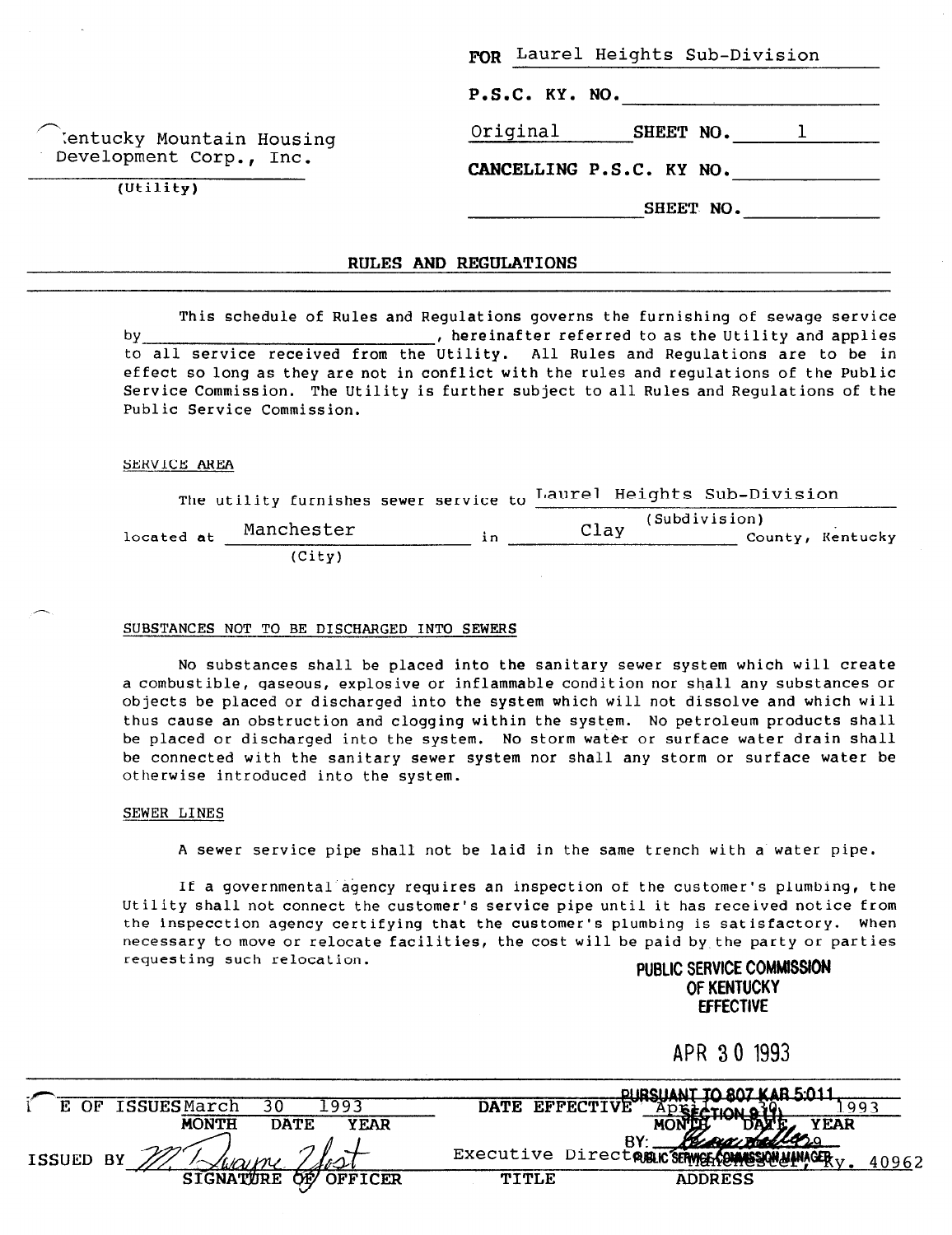| P.S.C. KY. NO.           |  |  |
|--------------------------|--|--|
|                          |  |  |
| SHEET NO. 2              |  |  |
| CANCELLING P.S.C. KY NO. |  |  |
| SHEET NO.                |  |  |
|                          |  |  |

# RULES AND REGULATIONS

#### SEWER FAILURE

-

 $\leftarrow$ 

The utility is responsible for the maintenance of that portion of the service line installed by the Utility and the customer is responsible for the maintenance of that portion installed by the customer.

### PROTECTION BY CONSUMER

The Consumer shall protect the equipment of the Utility on his premises and shall not interfere with the Utility's property or permit interference except by duly authorized representatives of the Utility.

#### NOTICE OF TROUBLE

The Consumer shall give immediate notice to the Utility of any irregularities or unsatisfactory service and of any known defects.

#### CONNECTION CHARGES

Normal connections to existing sewer lines shall be made without charge for a prospective customer who applies for and contracts to use service for one (1) year or more. Any such connection made at the property-line of a prospective customer shall be classified as a normal connection.

Any prospective customer, and any subdivider, developer, contractor, or other entity which is not a prospective customer, requiring service for a defined undeveloped area that is determined feasible to serve, will be charged the full cost of installation. In such instances the prospective customer, subdivider, developer, contractor, or other entity which is not a prospective customer will be charged a contribution in aid of construction.

If any prospective customer is directly charged a contribution in aid of construction, the contribution charged shall be subject to Public Service Commission . approval. If any subdivider, developer, contractor, or any other entity which is not a prospective customer is directly charged a contribution in aid of construction, the contribution charged shall be subject to negotiation between the utility and the subdivider, developer, contractor or other entity which is not a p  $\frac{1}{2}$  and such charge shall not be subject to Public Service Commission approximately **EFFECTIVE** 

1.

| L E OF ISSUES March | 30          | 1993        | DATE EFFECTIVE     | 1993                               |
|---------------------|-------------|-------------|--------------------|------------------------------------|
| <b>MONTH</b>        | <b>DATE</b> | <b>YEAR</b> |                    | <b>MONTH</b>                       |
| ISSUED BY           |             |             | Executive Director | P.0.<br>Bo:<br>Congrate de 26      |
|                     | ਨੌਰ         | OFFICER     | <b>TITLE</b>       | A DITION SERVICE COMMISSION MANAGE |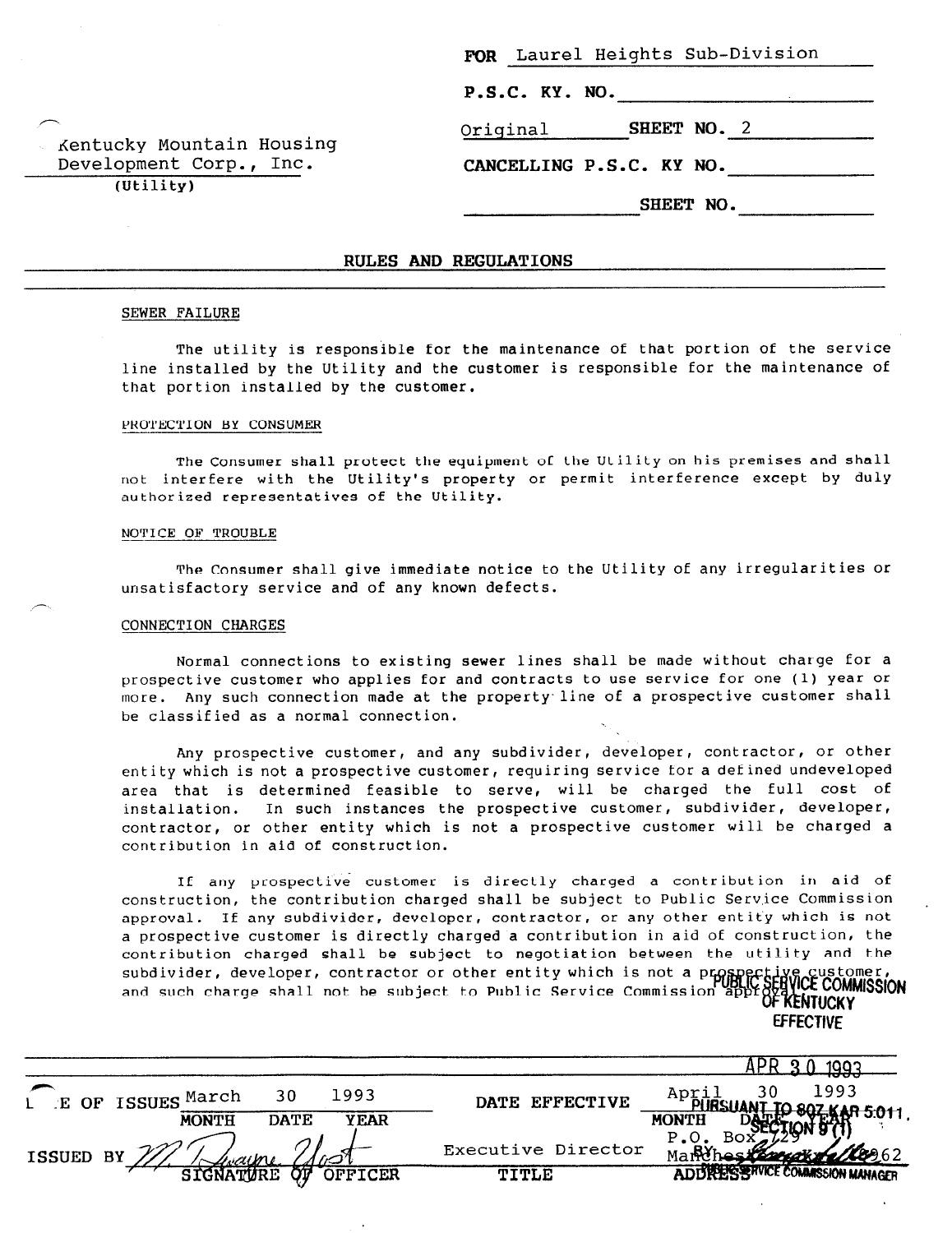| P.S.C. KY. NO. |                          |
|----------------|--------------------------|
| Original       | SHEET NO. 3              |
|                | CANCELLING P.S.C. KY NO. |

**سر** 1, .tucky Mountain Housing Development Corp., Inc.

(Utility)

-

### RULES AND REGULATIONS

Any customers ultimately connected under this arrangement shall be charged according to the utility's current approved rates filed with the Public Service Commission.

For purposes of this provision the term "prospective customer" shall mean any person, firm or corporation which expresses an intent to become an ultimate user or customer of the utility at the time of the contribution in aid of construction is charged. A subdivider, developer or contractor is not considered a "prospective customer" for purposes of this section.

#### DISCONTINUANCE OF SERVICE BY THE UTILITY

The Utility may refuse or terminate service for noncompliance with its tariffed rules or commission regulations after having made a reasonable effort to obtain customer compliance. Said customer will be given at least ten (10) days written notice prior to termination.

If a dangerous condition is found to exist service may be terminated without notice however, the utility will notify the customer in writing and if possible orally of the reasons for termination or refusal. The notice will be recorded along with the corrective action to be taken by the customer or the utility before service is restored or provided.

The utility may terminate service for nonpayment of tariffed charges after a five (5) day written notice of intent to terminate. Service will not be terminated before twenty (20) days after the mailing date of the original bill. If a medical certificate is presented service will not be terminated for thirty (30) days beyond the termination date.

When payments are delinquent the Utility may file a complaint in court. The Utility may request that all court costs be included in any judgement amount awarded to the Utility.

# DI SCONTINUANCE AT CUSTOMER'S REQUEST

Customers who have fulfilled their contract terms and wish to discontinue service must give at least three (3) days notice. The notice may be given in writing, in person or via telephone. Notice to discontinue prior to expirations strates communissions in will not relieve the customer from any minimum or guaranteed paymen OF. KENTUCKY EFFECTIVE

|                                      |                    | 1002                                 |
|--------------------------------------|--------------------|--------------------------------------|
|                                      |                    | 1333<br>. v                          |
| E OF ISSUES March<br>1993<br>30.     | DATE EFFECTIVE     | 1993<br>April                        |
| <b>MONTH</b><br>DATE.<br><b>YEAR</b> |                    | MONTEUANT JAROT KATADOTT.            |
| ISSUED BY<br>'unumi                  | Executive Director | P.0.<br>Manchester Axter0962         |
| OF/OFFICER<br>SIGNATURE              | <b>TITLE</b>       | <b>ABLES BASE COMMISSION MANAGER</b> |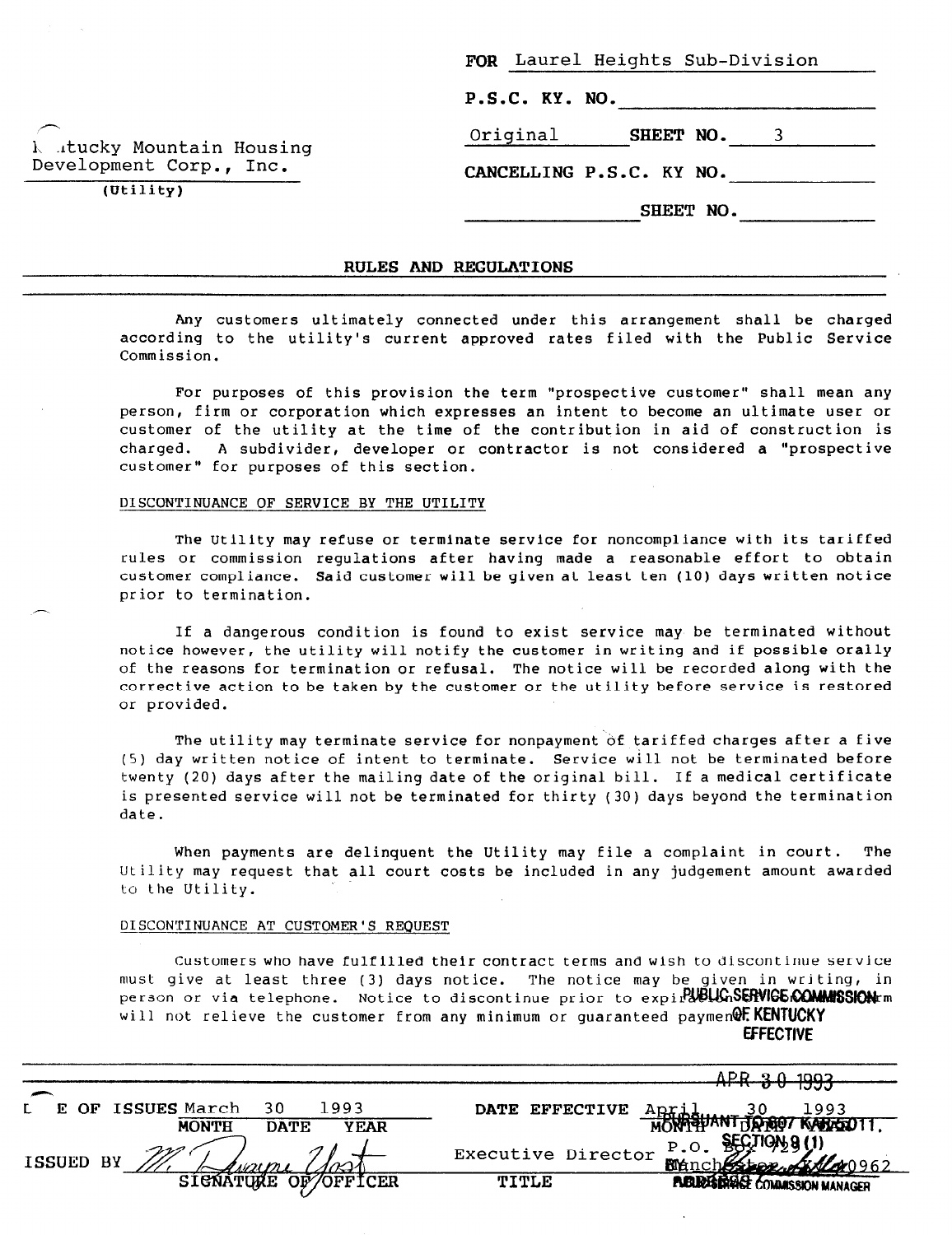FOR Laurel Height Sub-Division

|  |  |  | P.S.C. KY. NO. |  |
|--|--|--|----------------|--|
|  |  |  |                |  |

h E tucky Mountain Housing Development Corp., Inc.

(Utility)

#### Original SHEET NO.  $4$

CANCELLING P.S.C. KY NO.

SHEET NO.

PUBLIC SERVICE COMMISSION OF KENTUCKY

# RULES AND REGULATIONS

# BILLING, COLLECTION AND PENALTIES

Bills for service will be mailed no later than the lst of each month and will be due and payable within $\pm0$  days. A $10\%$  late payment penalty will be assessed aft $\epsilon$ the due date of any account. The penalty will be assessed only once on any unpai balance.

## DEPOSITS

The Utility may require a deposit not to exceed 2/12 of the estimated annual bill of the applicant for service. Interest will accrue on the deposit at the rate prescribed by law and will be refunded on an annual basis, unless the customer's bill is delinquent on the anniversary date of the deposit.

Deposits are not required by Kentucky Mountain Housing Development Corporation, Inc.

|                                                                                                            |                                    | <b>EFFECTIVE</b>                                         |
|------------------------------------------------------------------------------------------------------------|------------------------------------|----------------------------------------------------------|
|                                                                                                            |                                    | $AP-$<br>:qq                                             |
| $\overline{\phantom{0}}$<br>1993<br>IE OF ISSUES March<br>30<br><b>MONTH</b><br><b>DATE</b><br><b>YEAR</b> | DATE EFFECTIVE                     | ᡔᠣᠦ<br>Apolineus<br><b>MONTH</b>                         |
| ISSUED BY<br>SIGNATURE<br><b>OFFICER</b><br>$\overline{Q}$                                                 | Executive Director<br><b>TITLE</b> | $P_B Q$ .<br>26062<br><b>AT TO BE COMMISSION MANAGER</b> |